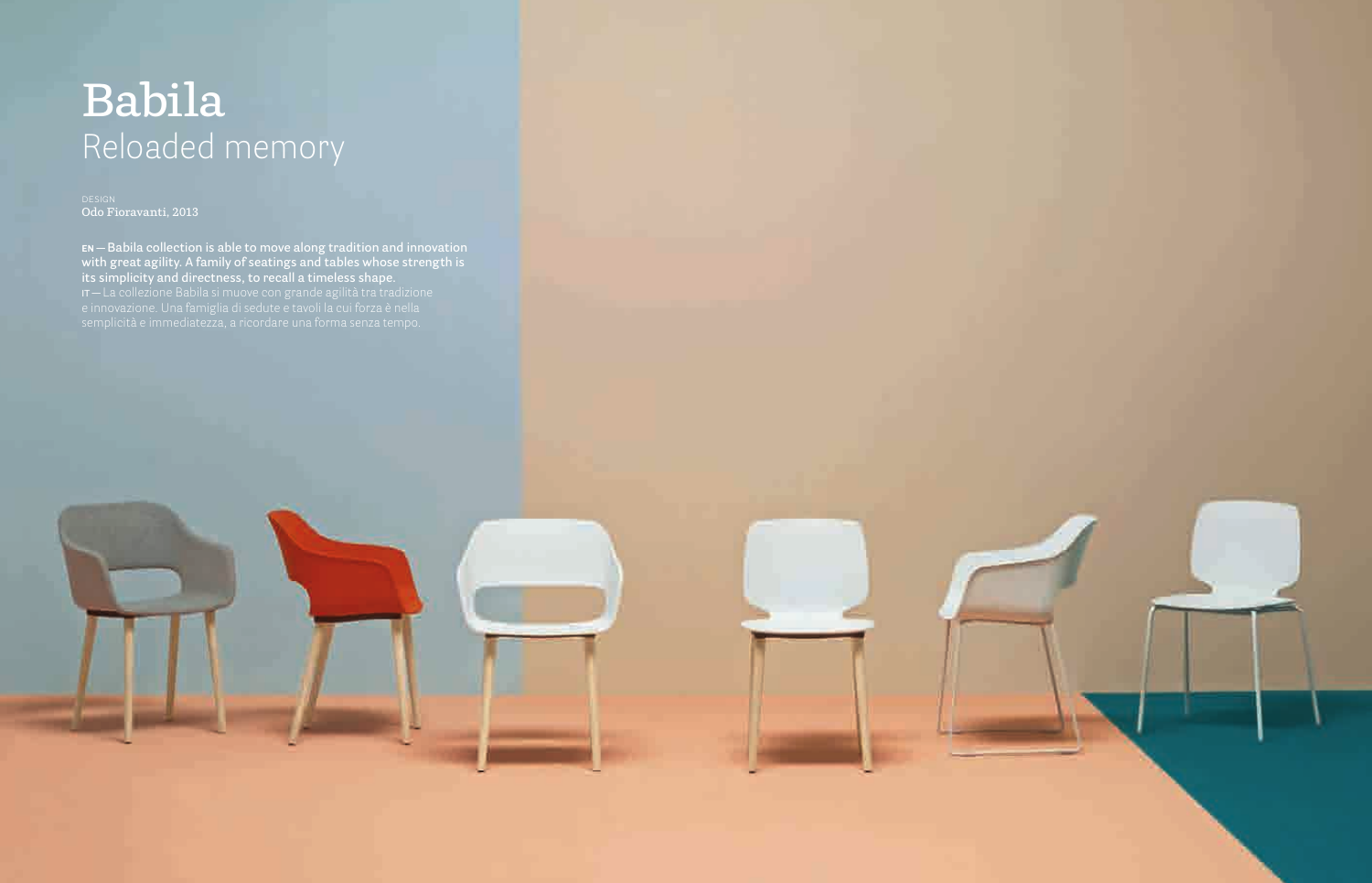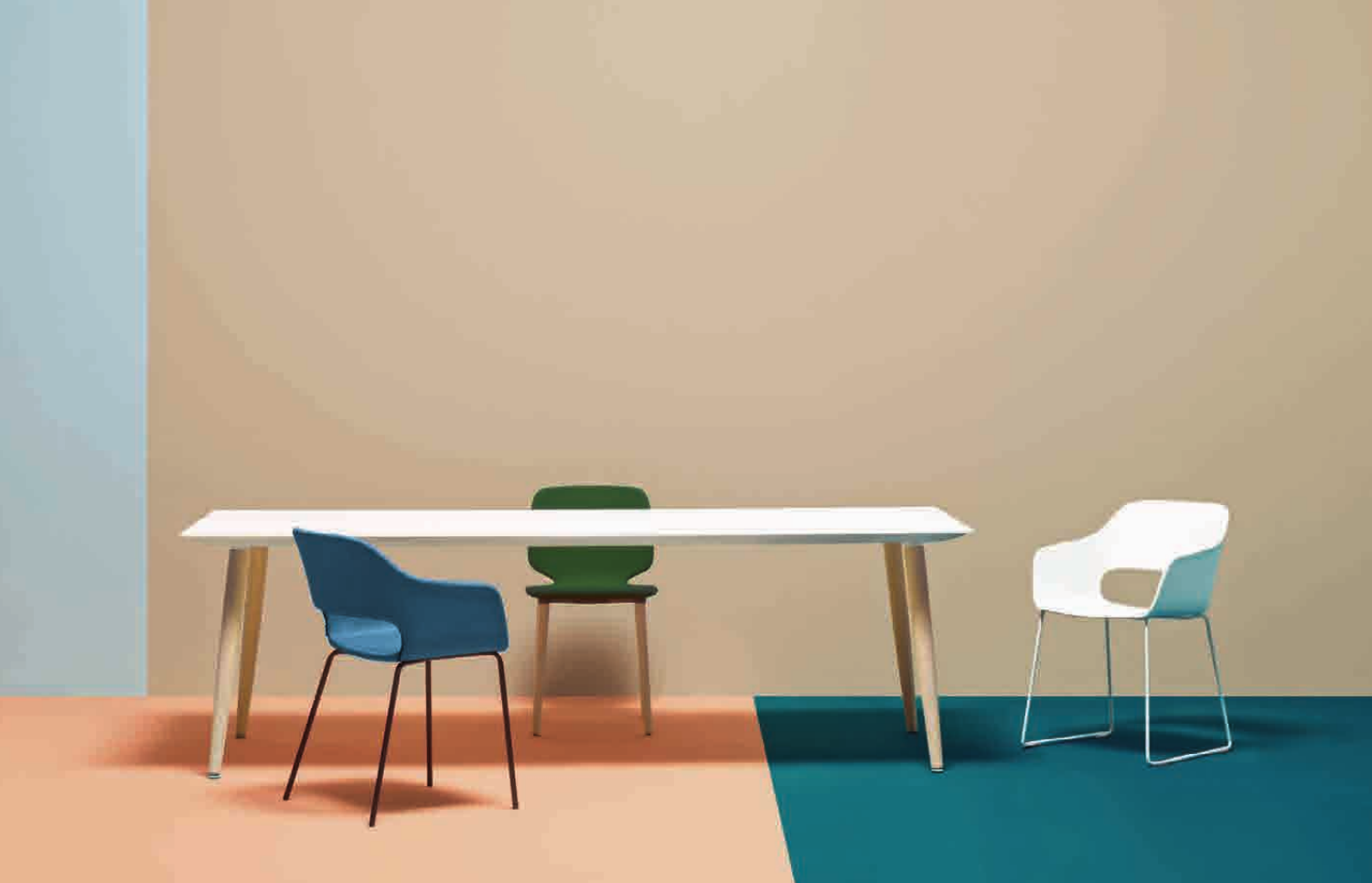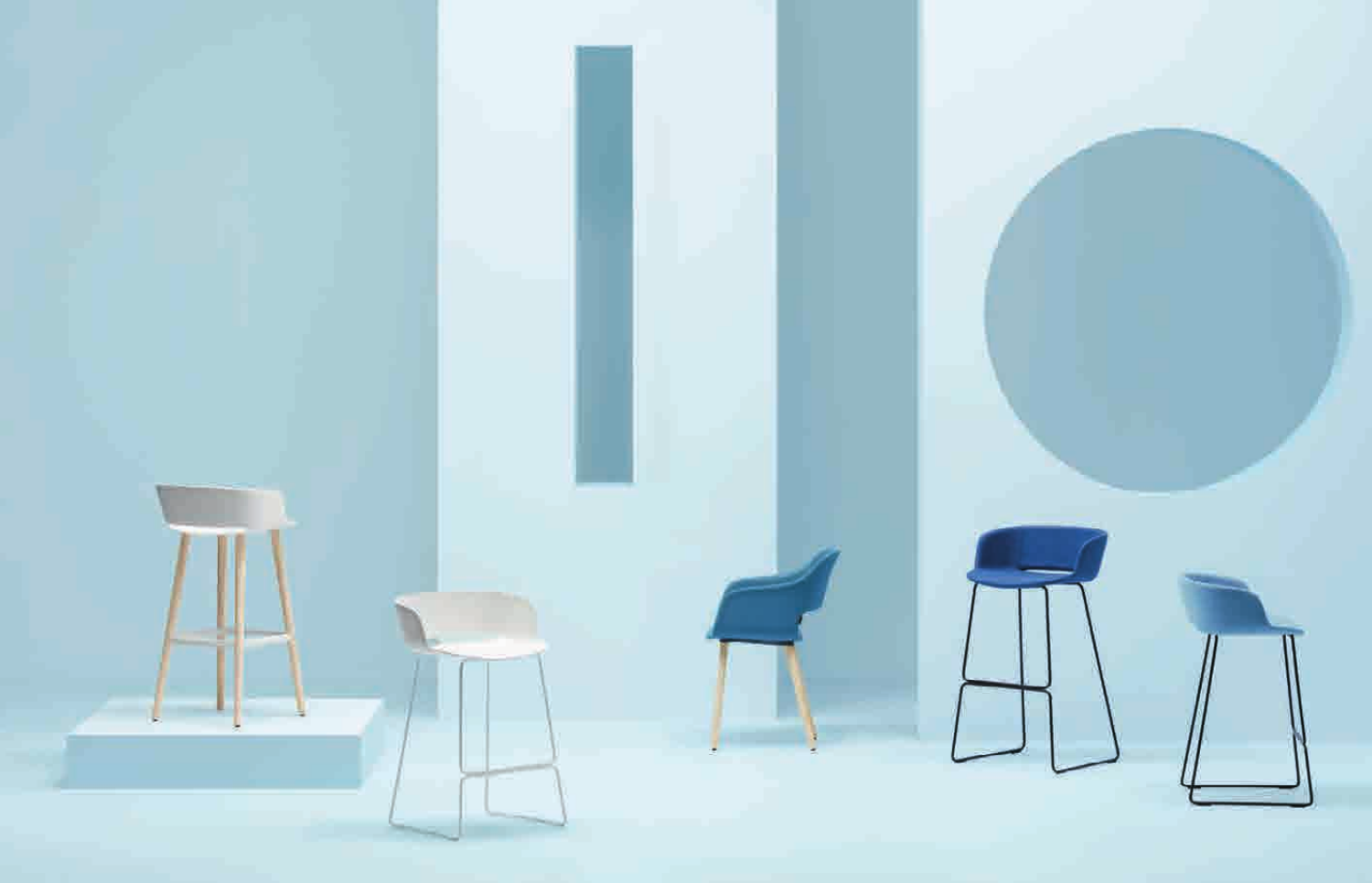



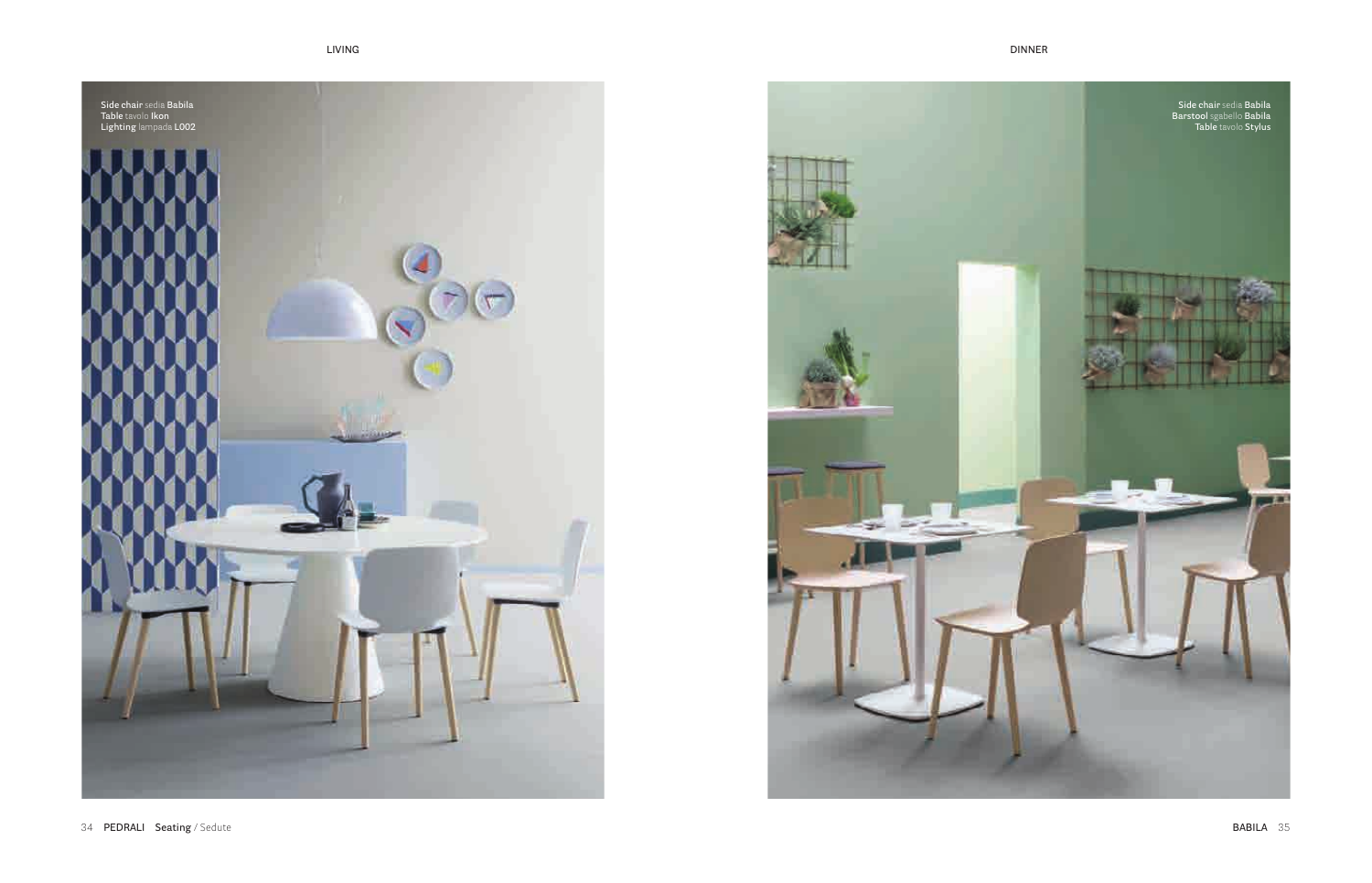#### **WORKING WORKING**



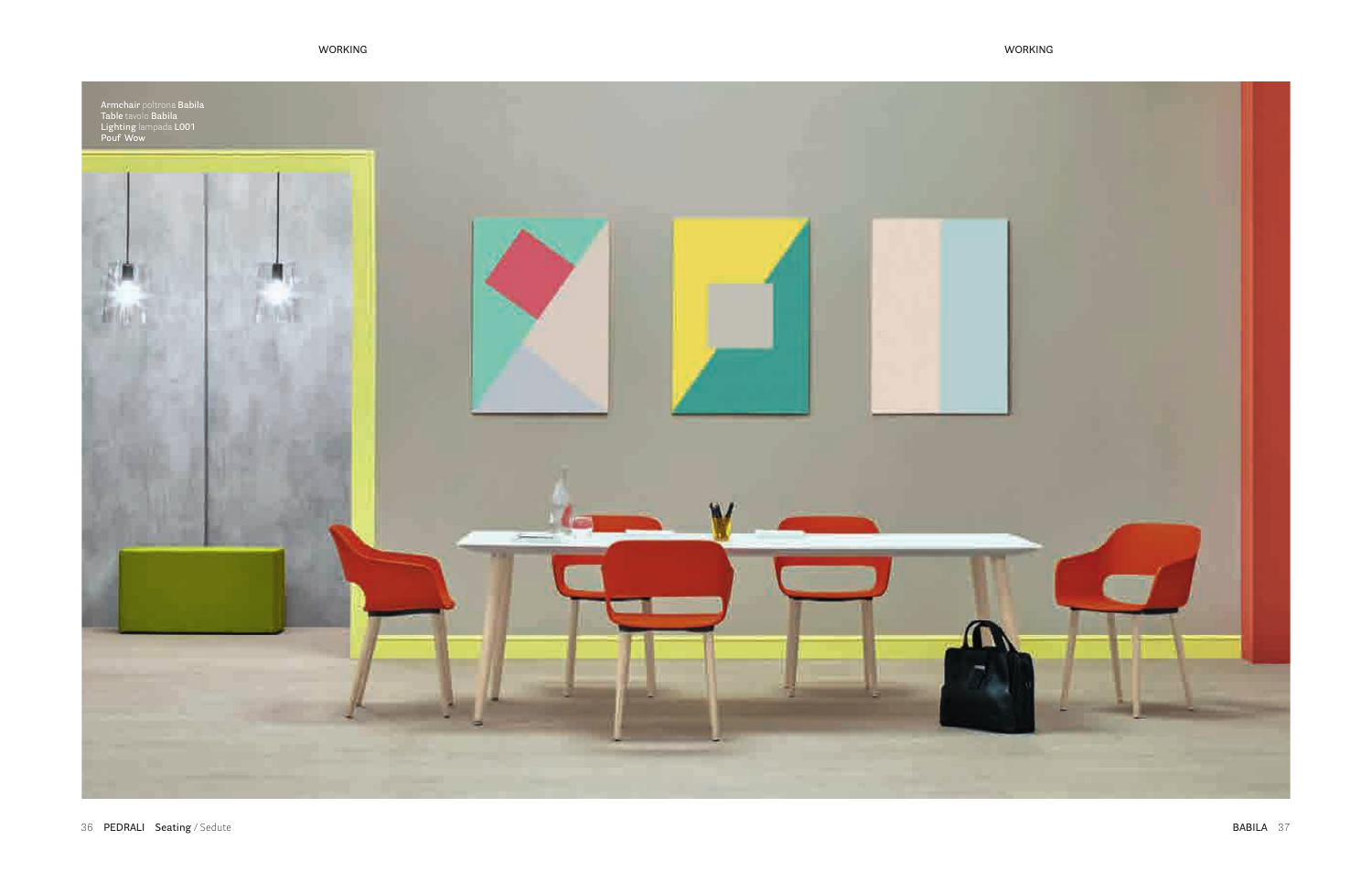

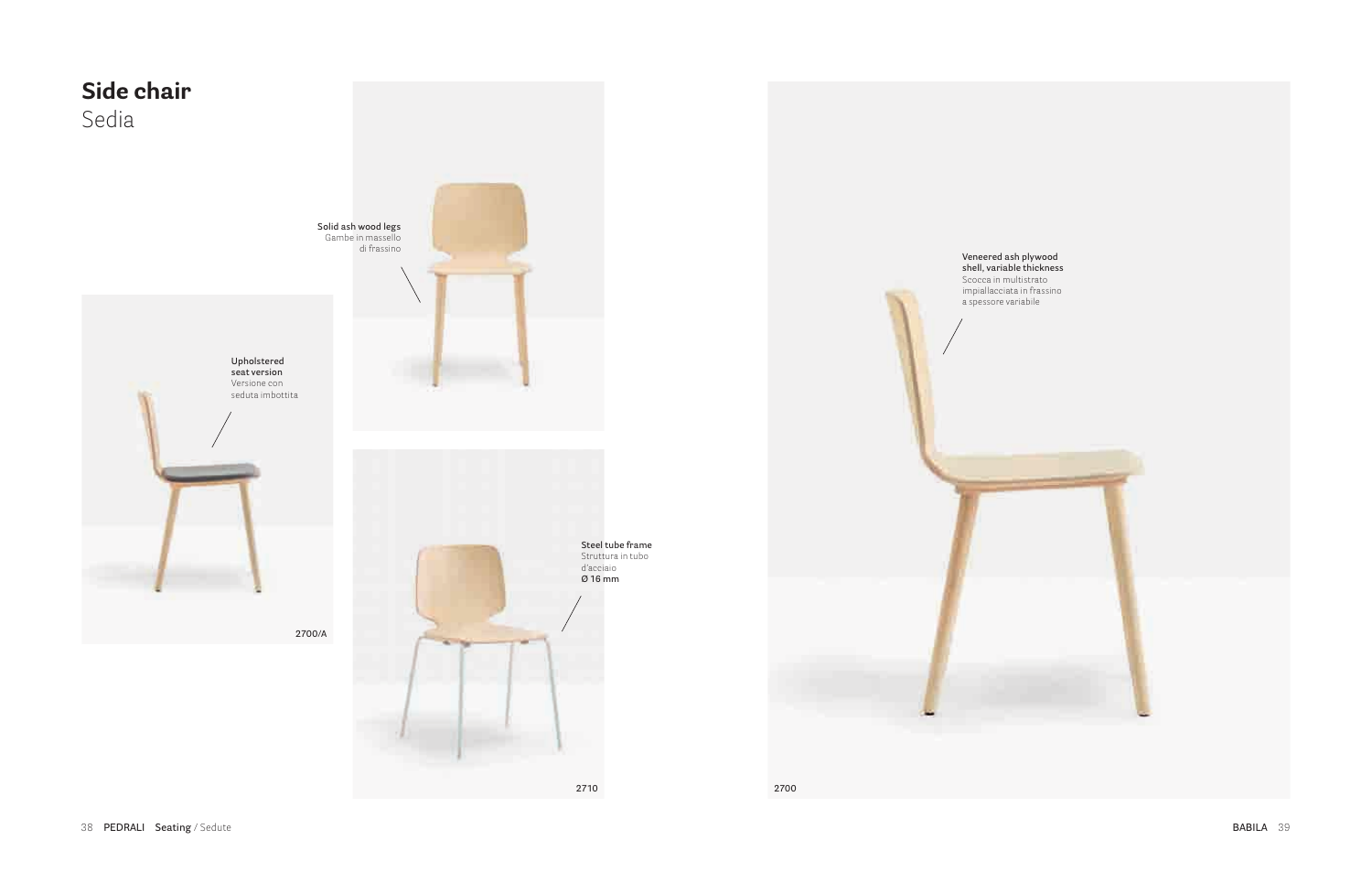

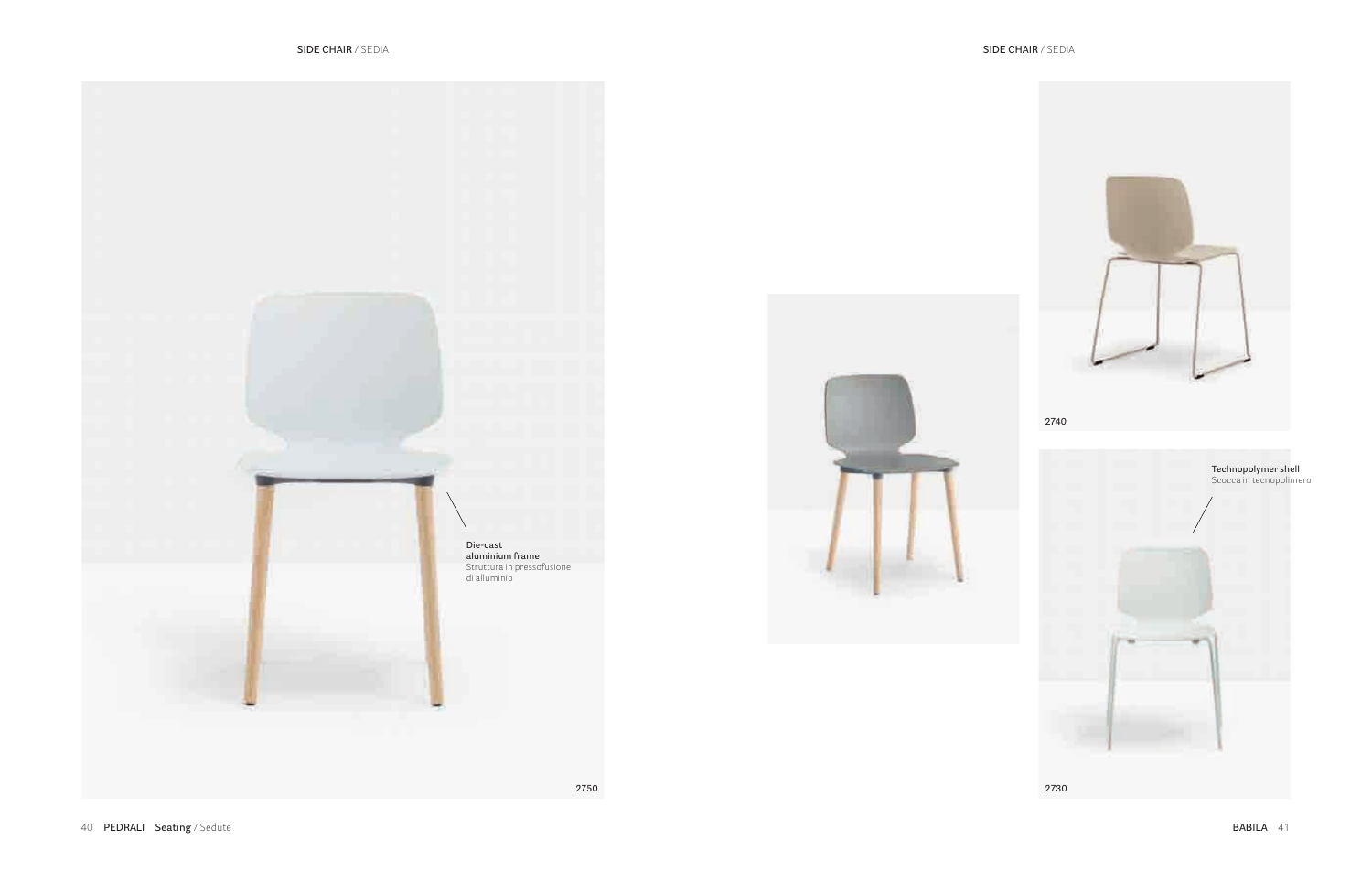

**Steel rod sled frame** Struttura a slitta in tondino d'acciaio



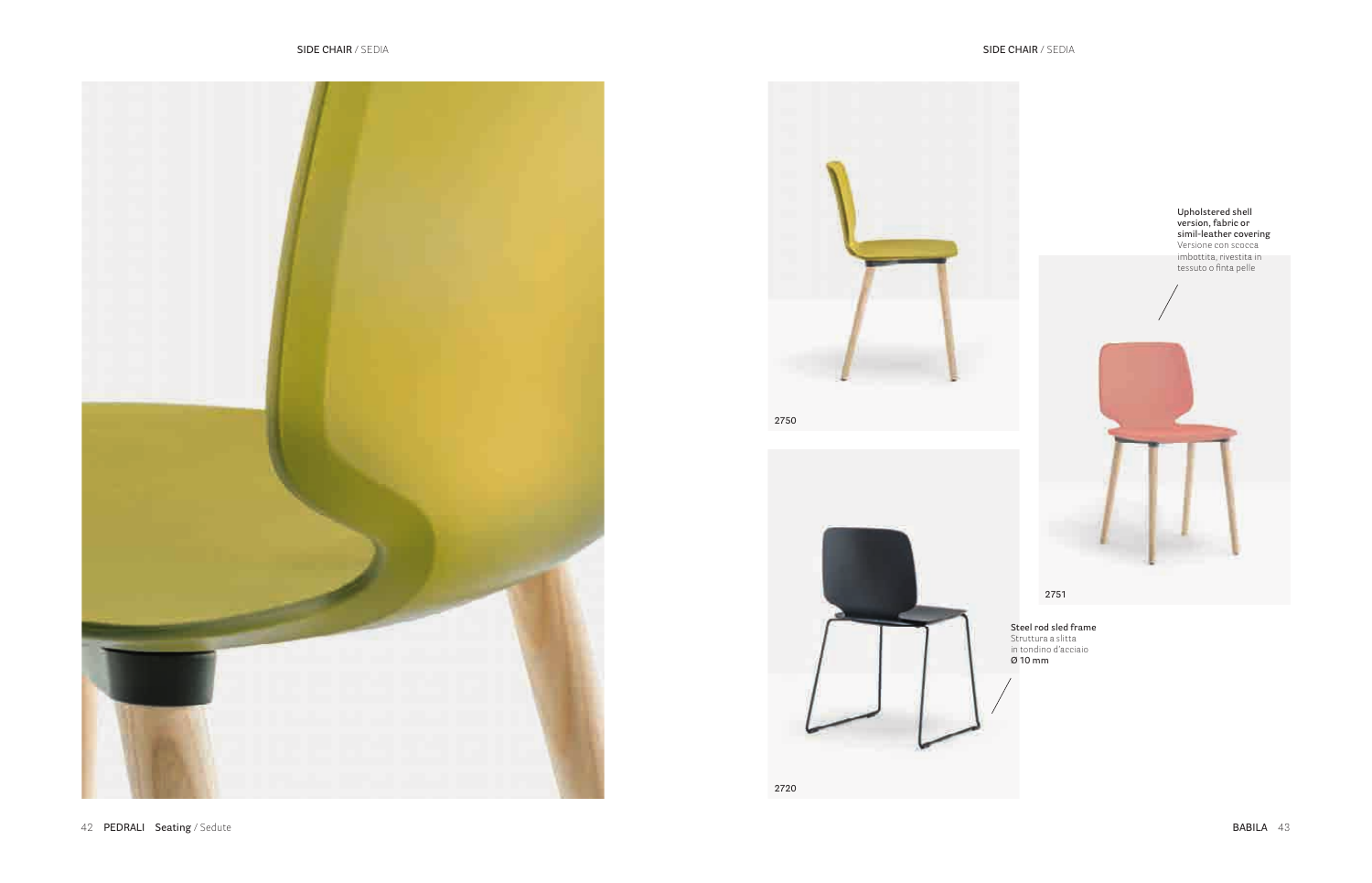



# **Armchair**

Poltrona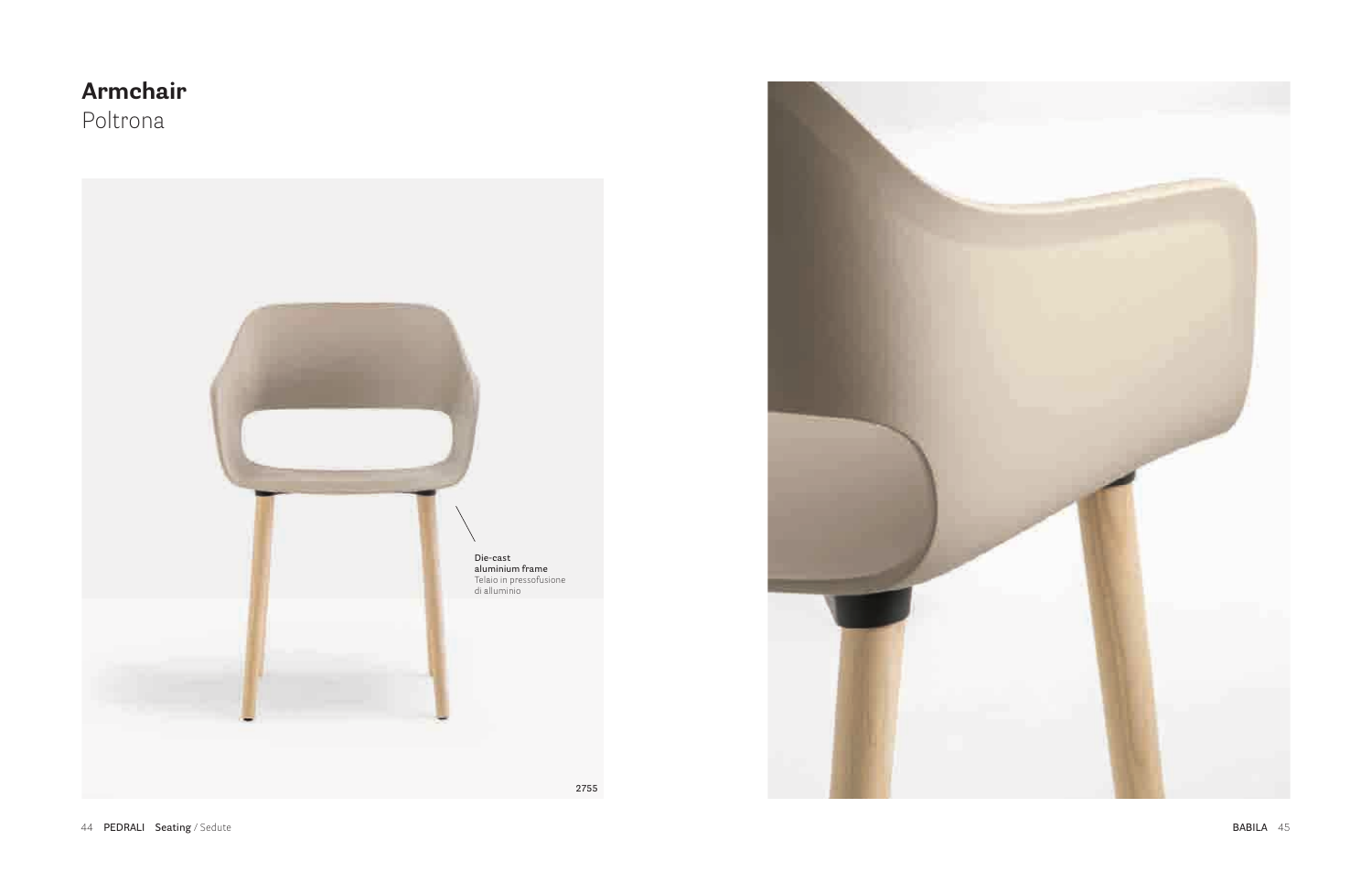

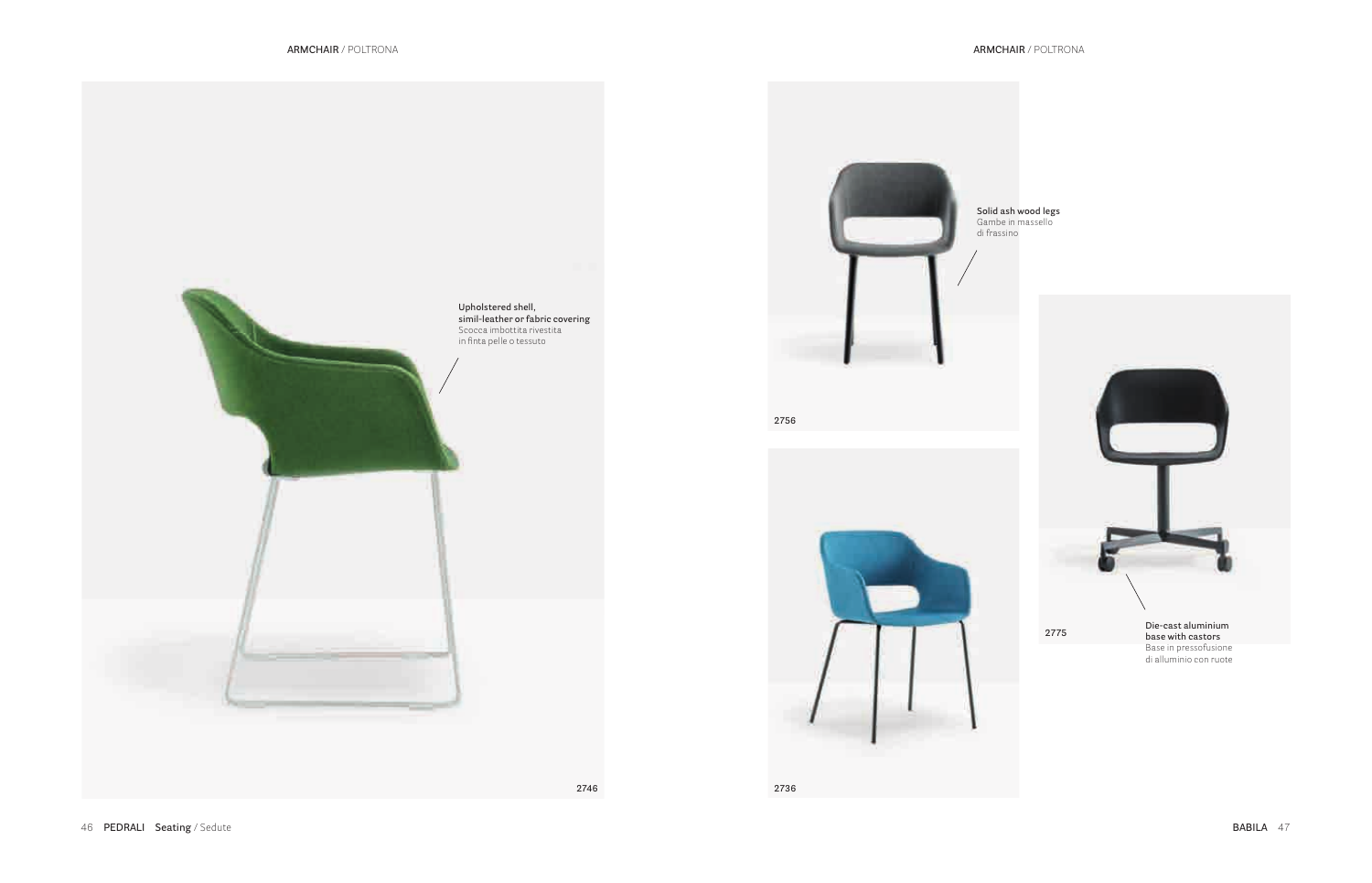## **Comfort armchair** Poltrona comfort







**Swivel seat with spring back device** Seduta girevole con meccanismo di ritorno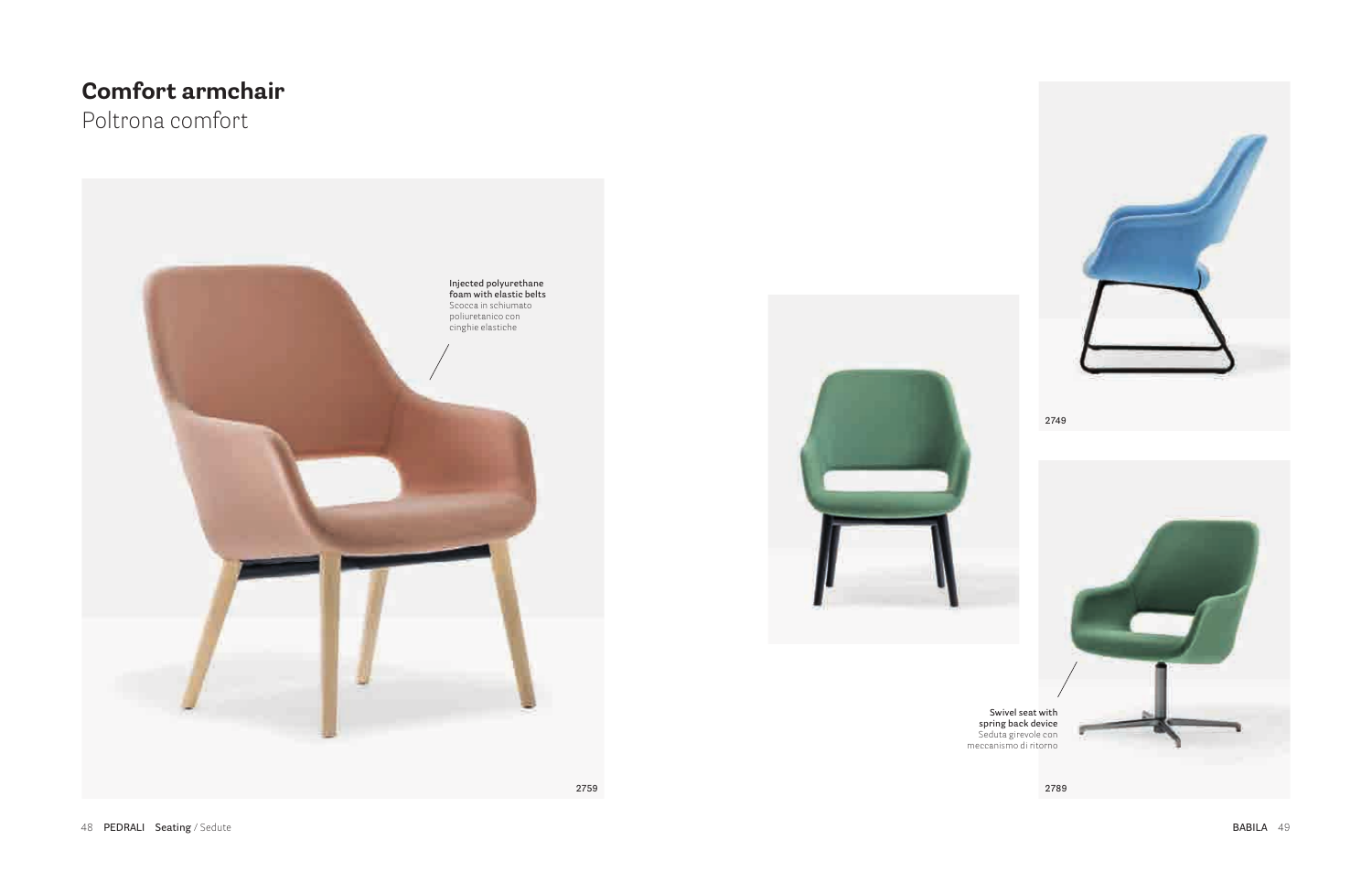

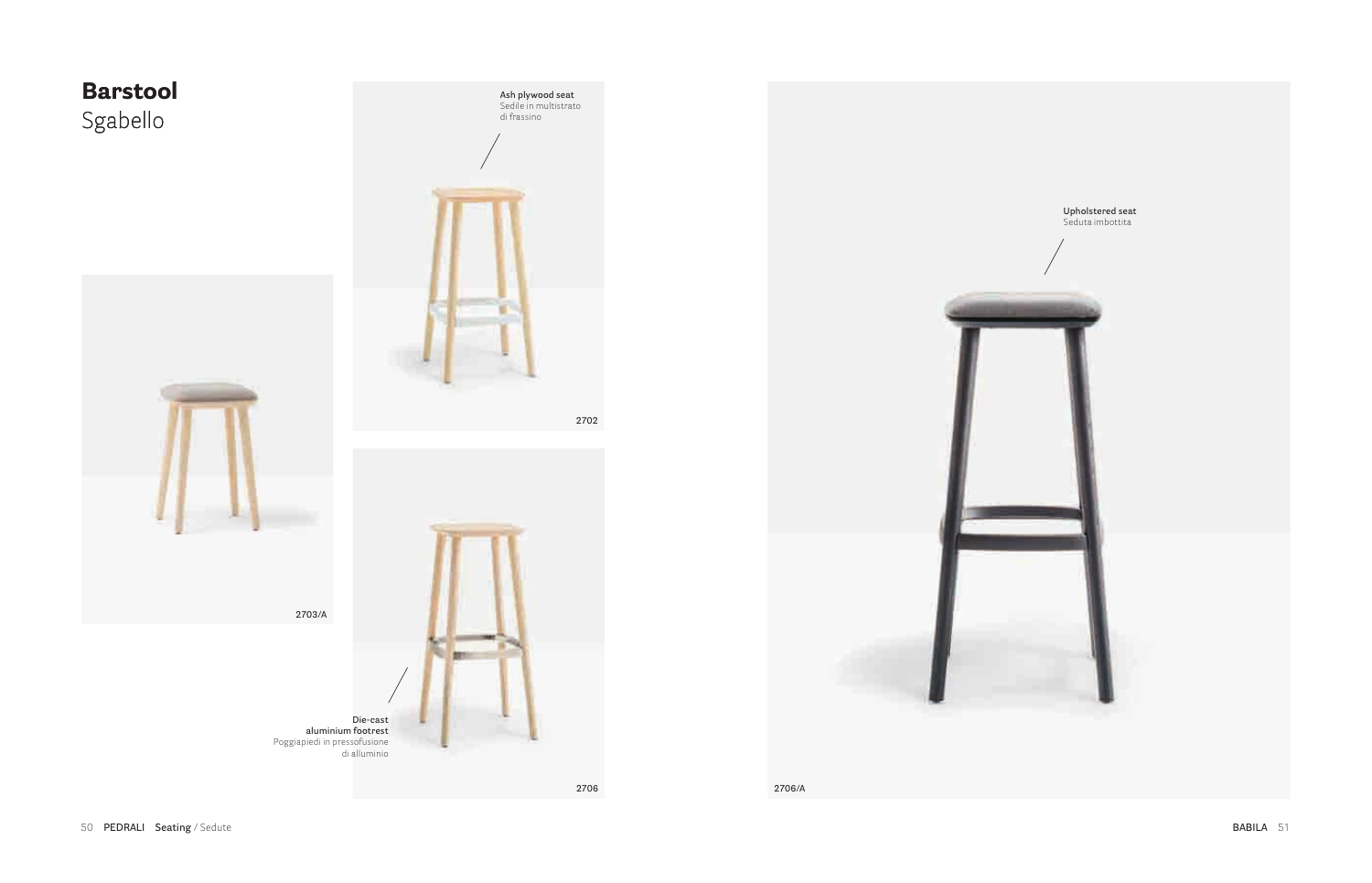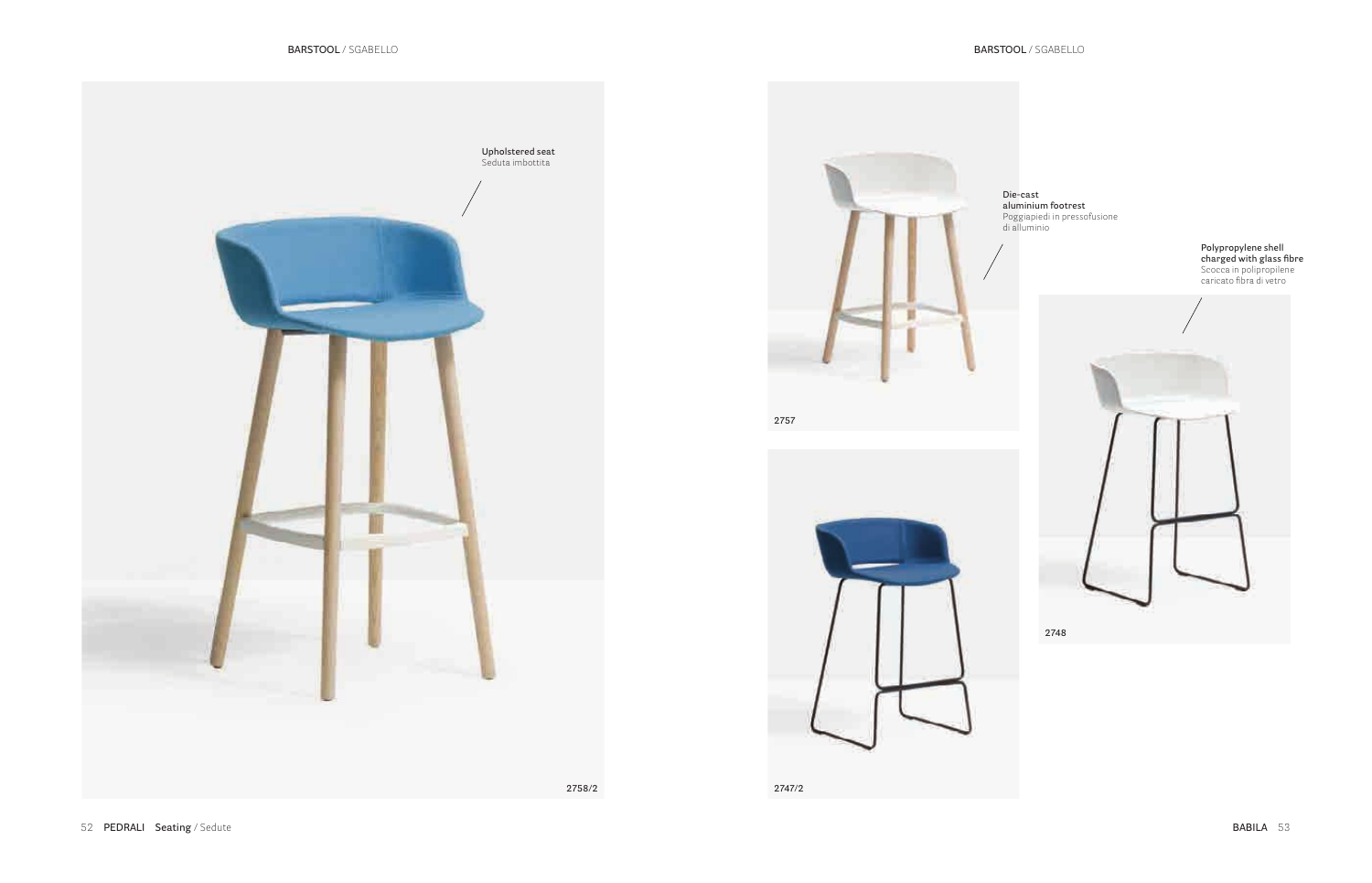

## **Grey Workplace**

## **Ljubljana, Slovenia**

**Project:** Office **Architect:** Kragelj Arhitekti **Products:** Babila side chair and armchair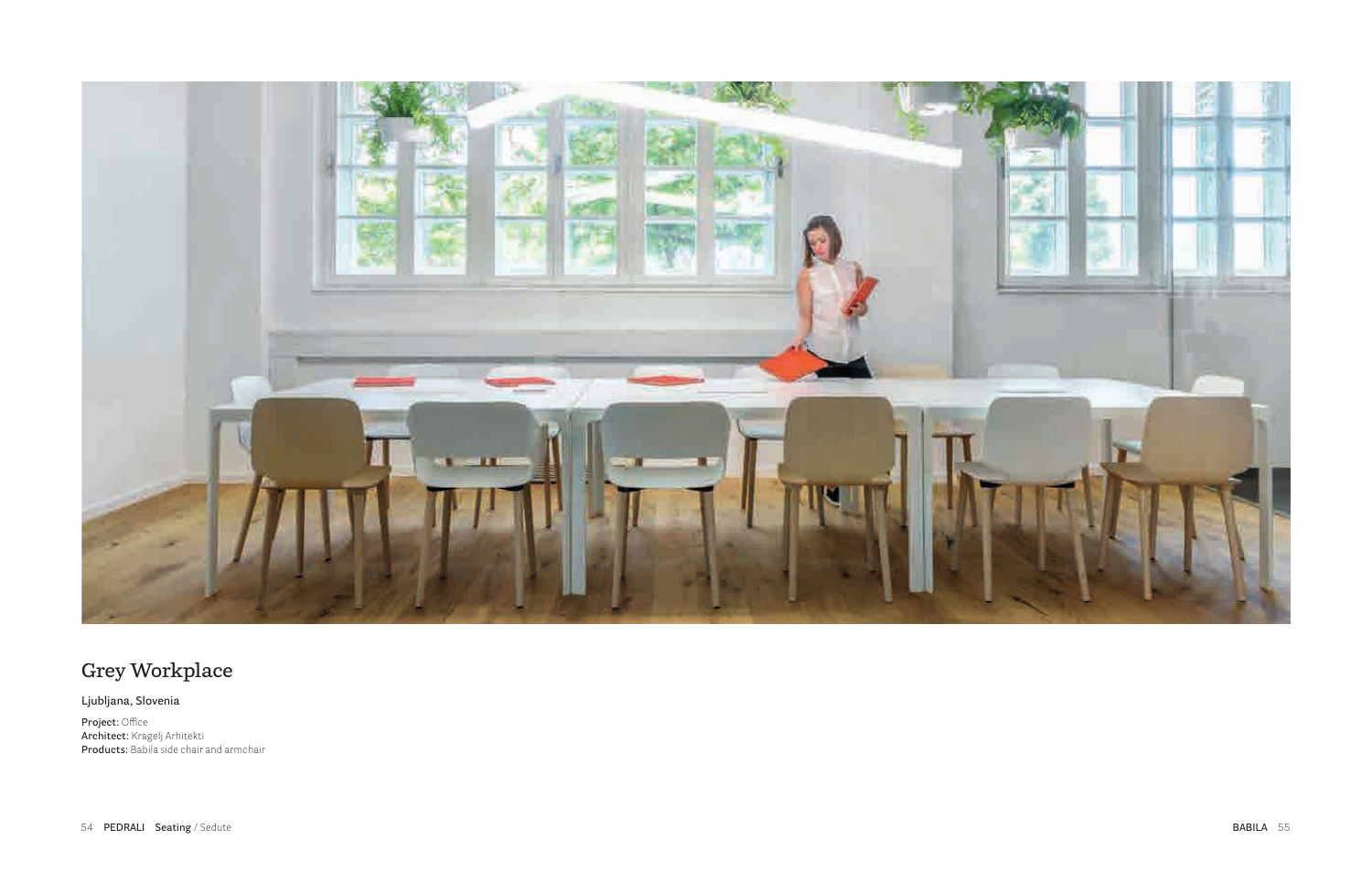## **Raamfood**

**Lokeren, Belgium**

**Project:** Restaurant **Products:** Babila side chair and barstool, Arki-Table Wood

## **Koen**

**Paratico, Italy**

**Project:** Restaurant **Products:** Babila armchair, Inox table



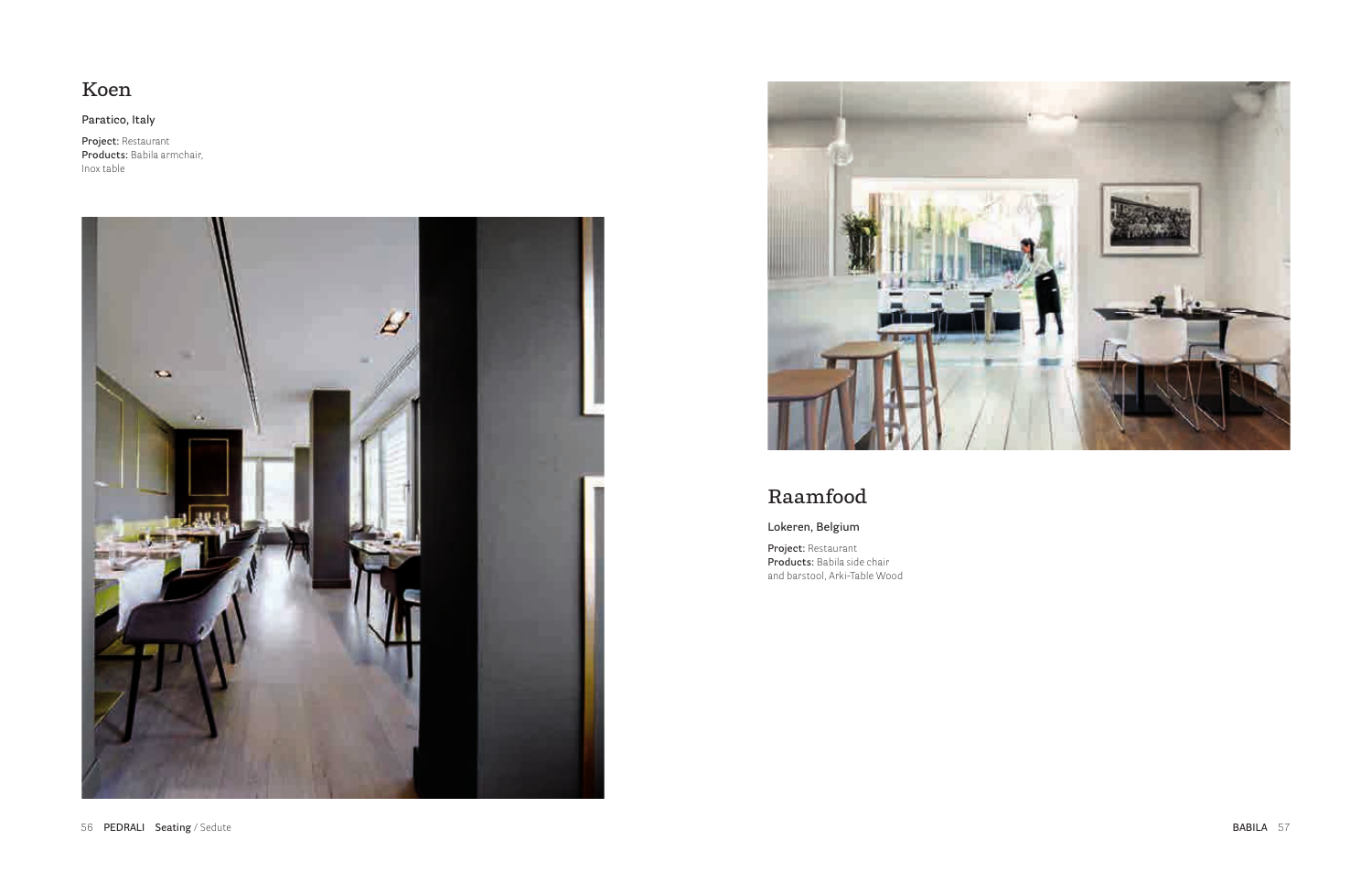

## **Cadebasi Franciacorta**

#### **Erbusco, Italy**

**Project:** Café & Restaurant **Products:** Babila armchair and side chair, Arki-Table Wood, Arki-Base table, Modus modular seating, Dome side chair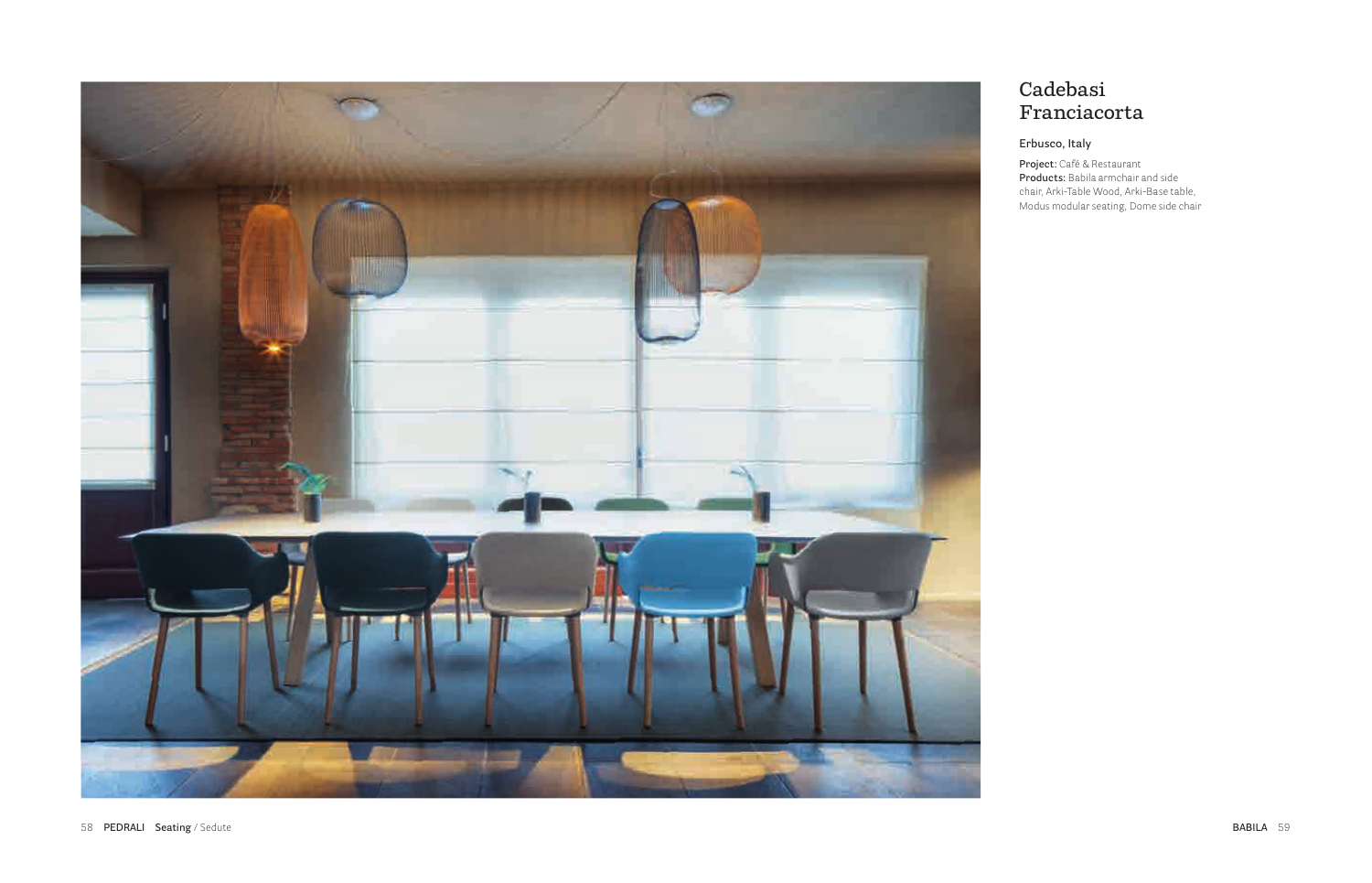

## **Chalet Pinocchio**

## **Brentonico, Italy**

**Project:** Hotel

**Products:** Babila armchair, comfort and barstool, Lunar table, Malmö armchair, Social modular seating, Snow chair, Snow Junior chair and table, Inox table, Bold table

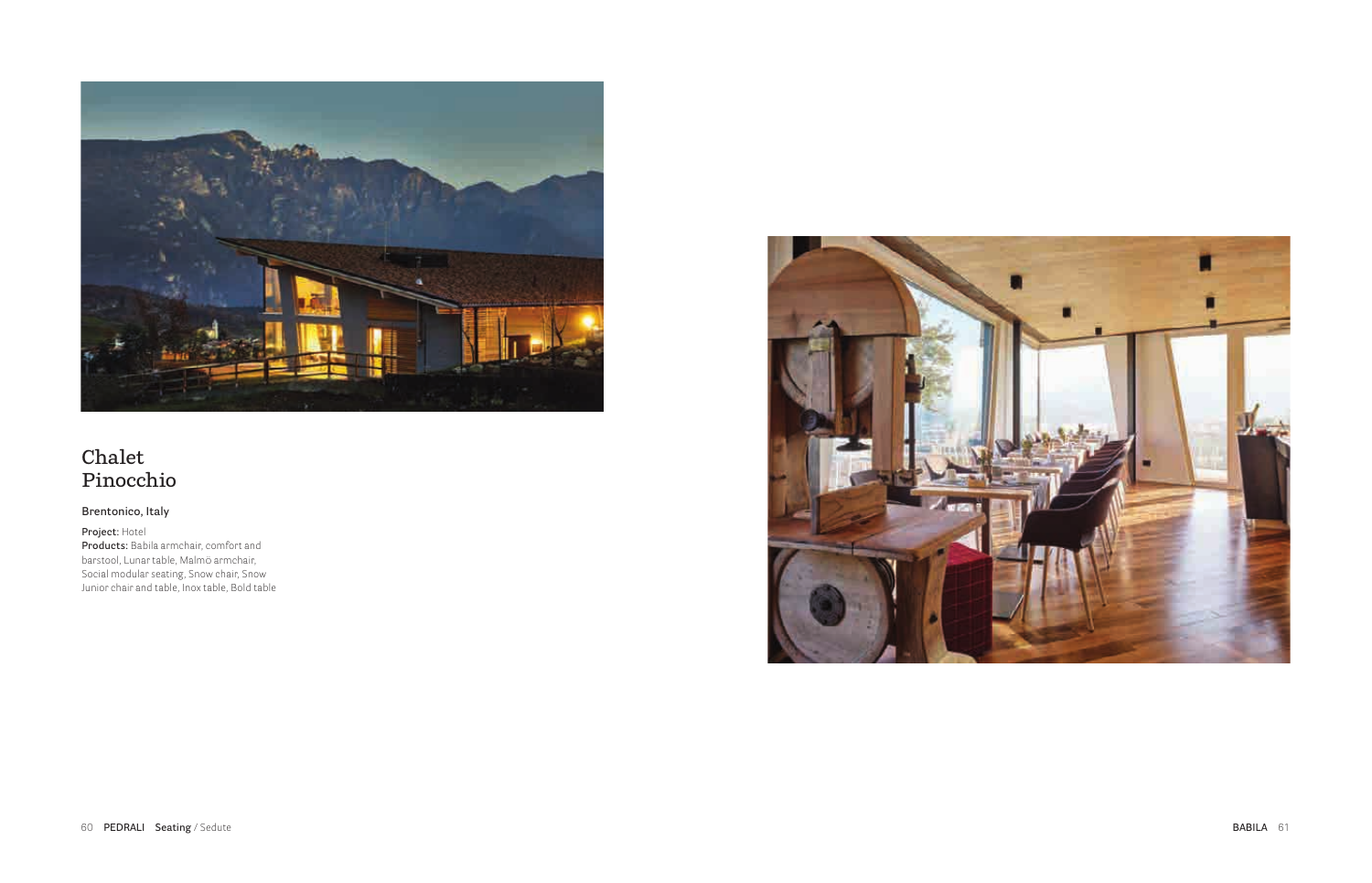

## **The Brisket Milano**

**Milan, Italy**

**Project:** Restaurant **Products:** Babila side chair, Quadra table, Inga barstool

## **Pedrali Solid Geometry**

**Salone Internazionale del Mobile 2017 Milan, Italy**

**Project:** Exhibition stand **Architect:** CalviBrambilla **Products:** Babila Comfort, Malmö coffee table, Buddy pouf, L001 lighting, Social modular seating, Colette lighting

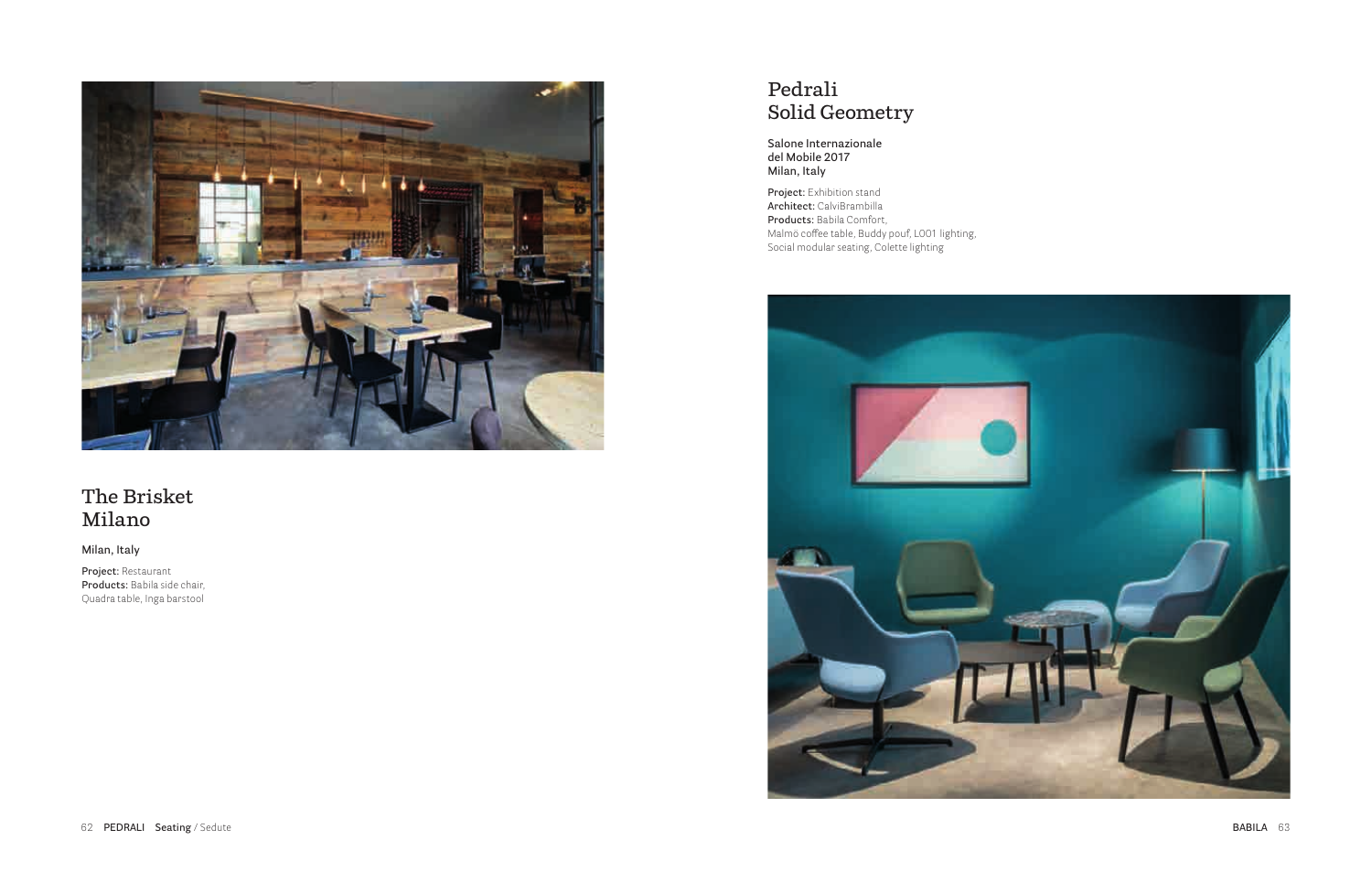

## **Blackwood Pantry**

## **Cronulla, Australia**

**Project:** Café & Restaurant **Architect:** Luchetti Krelle **Products:** Babila barstool and side chair, Inox table

## **Pedrali Poetry of Elements**

**Orgatec 2018 Colonia, Germania**

**Project:** Exhibition stand **Architect:** CalviBrambilla **Products:** Babila barstool, Fluxo table, Giravolta lighting

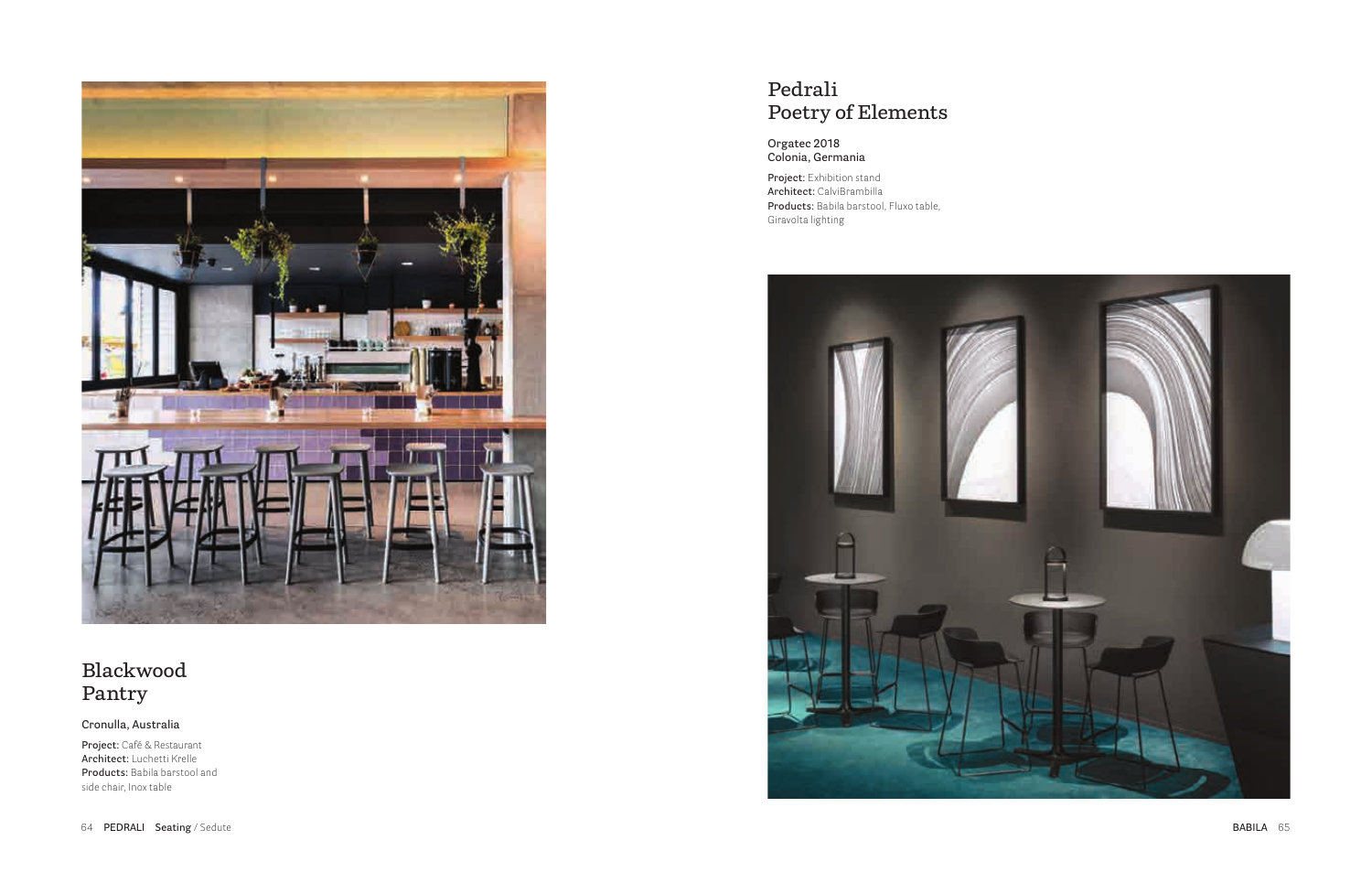

**485**

# **790**

**790**





**2700/A**

 $(\overline{\#})$ **2710** Side chair, ash plywood shell, steel tube frame **805**



**2720/A** Side chair, ash plywood shell with upholstered seat, steel rod sled frame

Side chair, solid ash wood legs, ash plywood shell, upholstered seat







**2730** Side chair, technopolymer shell, steel tube frame







**2740/A** Side chair, technopolymer shell with upholstered seat, steel rod sled frame





**2750/A** Side chair, technopolymer shell, solid ash wood legs with upholstered seat

**2740** Side chair, technopolymer shell, steel rod sled frame

**2730/A** Side chair, technopolymer shell with upholstered seat, steel tube frame



**2750** Side chair, technopolymer shell, solid ash wood legs

 $\begin{pmatrix} \frac{\partial^2 y}{\partial x^2} \\ \frac{\partial y}{\partial y} \end{pmatrix}$ **2735** Armchair, polypropylene shell, steel tube frame

**800**

**785**

**2766** Armchair, upholstered shell, stainless steel base

**2765** Armchair, polypropylene shell,

stainless steel base

**650 460**

**2746** Armchair, upholstered shell, steel rod sled frame

#### **2756**

Armchair, upholstered shell, solid ash wood legs



**800**





**2736** Armchair, upholstered shell, steel tube frame





**790**

**790**







#### **2755**

Armchair, polypropylene shell, solid ash wood legs









#### **2751**

Side chair, upholstered shell, solid ash wood legs



**2741**

#### Side chair, upholstered shell,



steel rod sled frame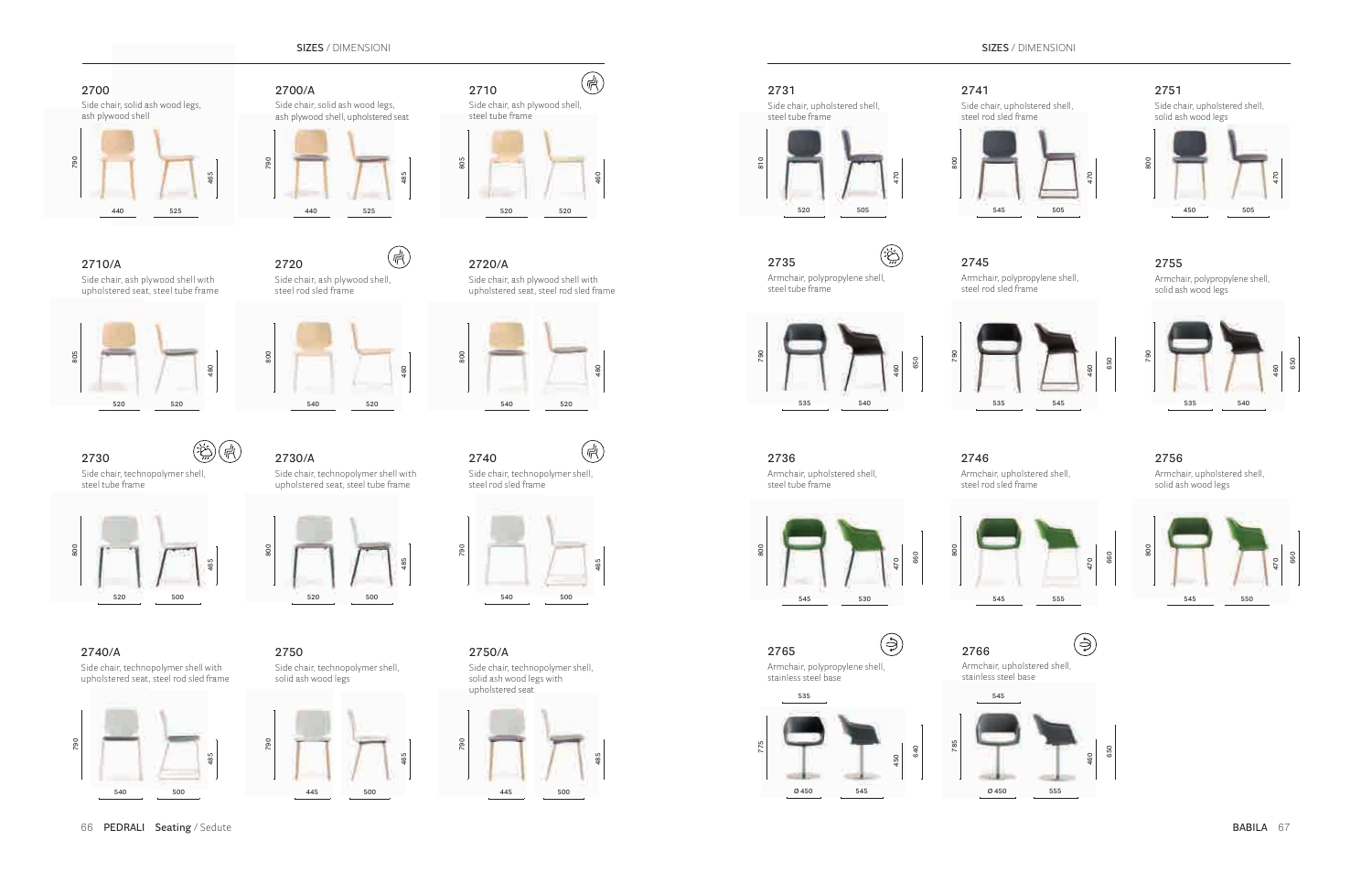#### **2775**

Armchair, polypropylene shell, die-cast four-star aluminium base with castors



**785 545 555**



68 **PEDRALI Seating** / Sedute **BABILA** 69



**2776**

Armchair, upholstered shell, die-cast four-star aluminium base with castors

**<sup>650</sup> <sup>460</sup>**





**2706/A**

Ash wood barstool, upholstered seat,



**780**

**2702/A**



Ash wood barstool, upholstered seat, aluminium footrest

**680**

Ash wood low stool, upholstered seat

**920**

 $\bigcirc$ **2789** Lounge armchair, upholstered shell, die-cast four-star aluminium base









Ash wood barstool, aluminium footrest



**2703** Ash wood low stool



**2706** Ash wood barstool, aluminium footrest







**360**

**750**

**2749**

Lounge armchair, upholstered

**2759** Lounge armchair, upholstered shell, solid ash wood legs





**440**





**745**



**2758** Ash wood barstool, polypropylene

shell, aluminium footrest

## Barstool, polypropylene

**2748** shell, steel rod sled frame





**2747/2** Barstool, upholstered seat, steel rod sled frame

#### **2748/2**



**2758/2** Ash wood barstool, upholstered seat, aluminium footrest

Barstool, upholstered seat, steel rod sled frame

**920**

**830**

**2747**







Barstool, polypropylene shell, steel rod sled frame

## **2757**

Ash wood barstool, polypropylene shell, aluminium footrest



**2757/2**

Ash wood barstool, upholstered seat, aluminium footrest